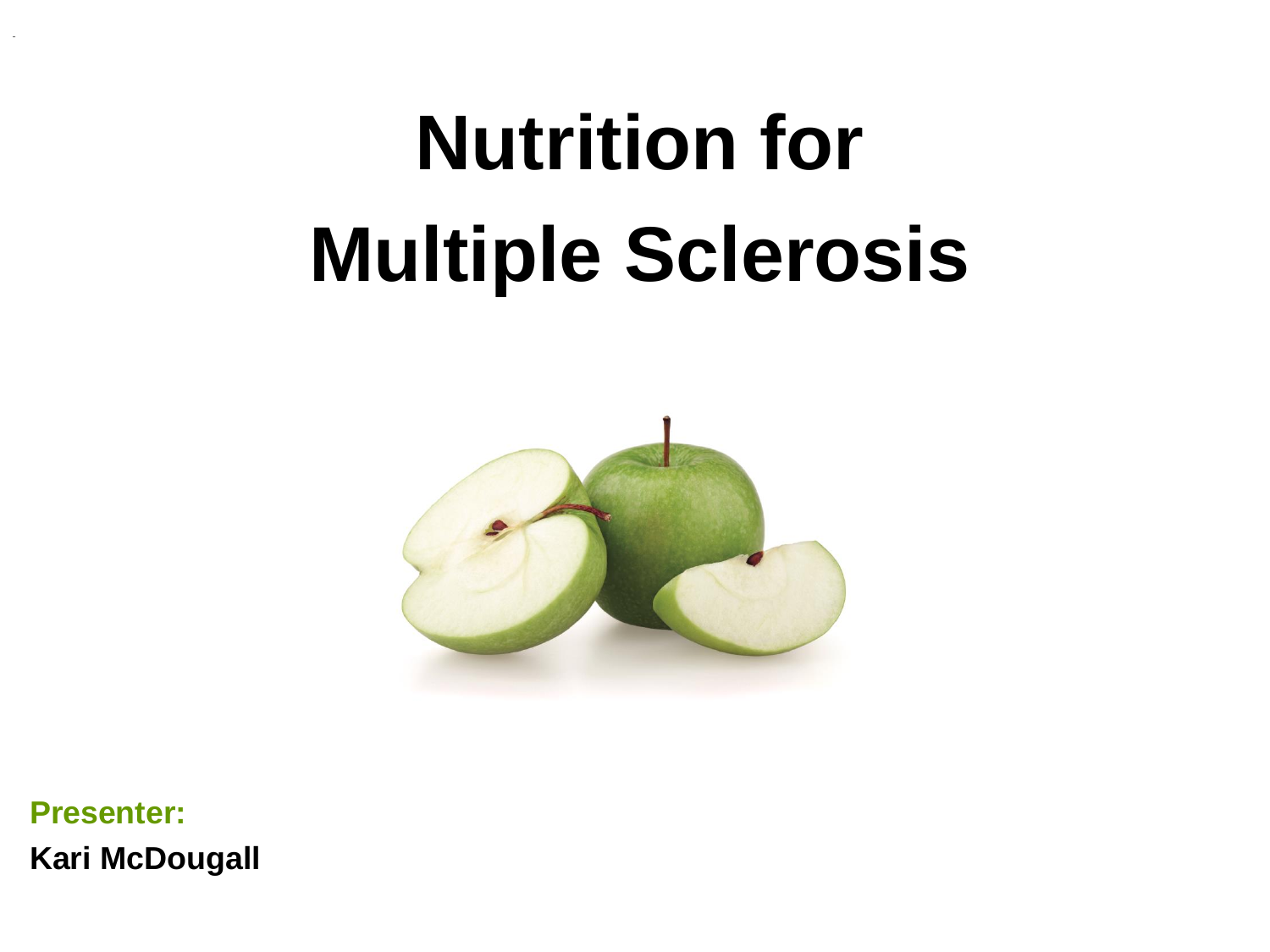#### **Nutrition & Multiple Sclerosis**

- Several theories exist as to what causes MS, such as viruses, bacteria, autoimmunity & metabolic disorders, heredity, environment, stress and chemical toxins, but none are conclusive.
- Researchers has found that good nutrition can help to manage the symptoms of MS.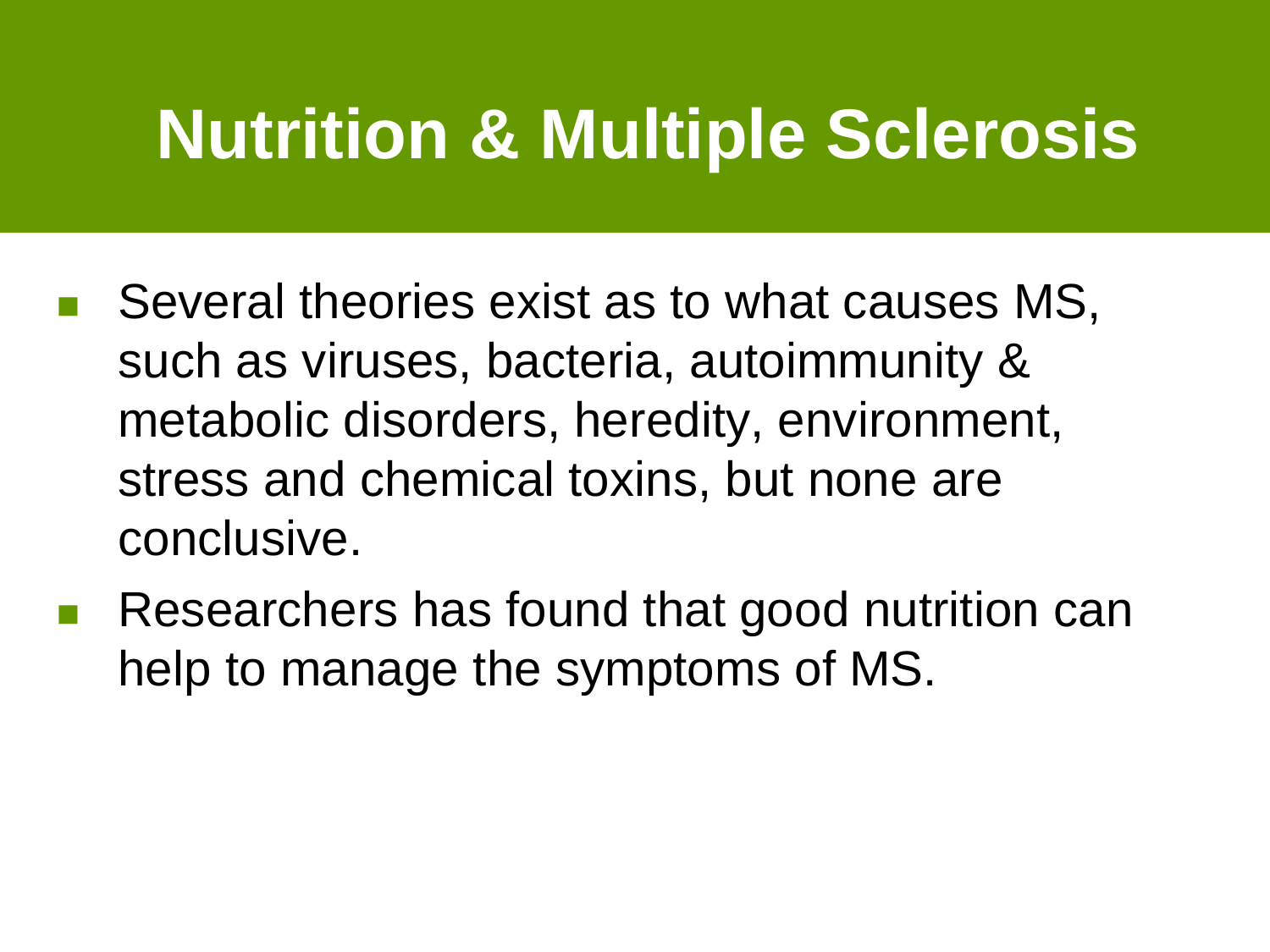# **Nutritional Recommendations for MS**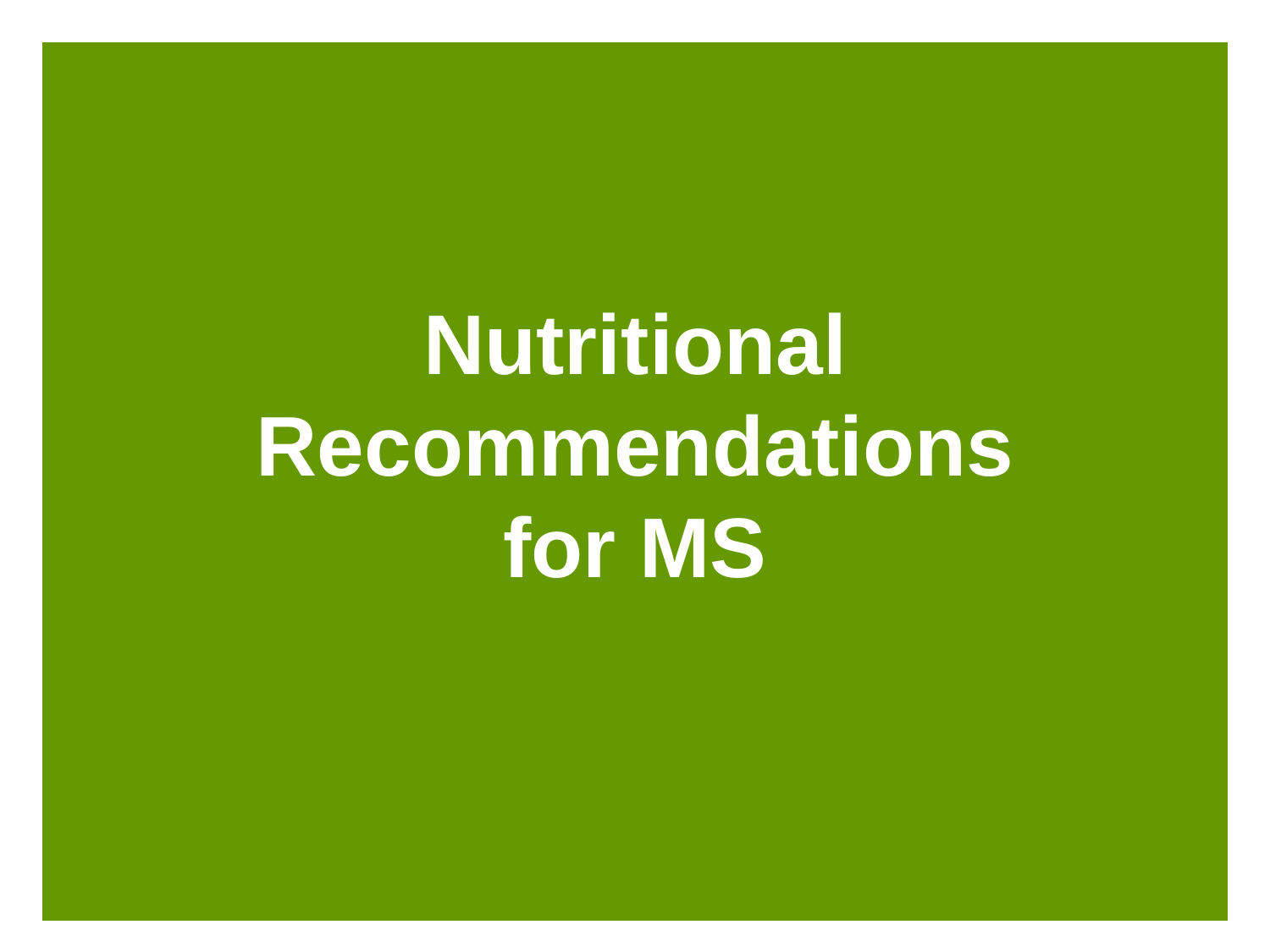# **1. Reduce Allergenic & Inflammatory Foods**

- Researchers believe that allergies, which cause tissue inflammation, are a contributing factor in the development of MS.
- Two common food allergens are gluten & **dairy.**
- Researchers have found that diets high in gluten and dairy, exist more in areas where there are higher rates of MS.

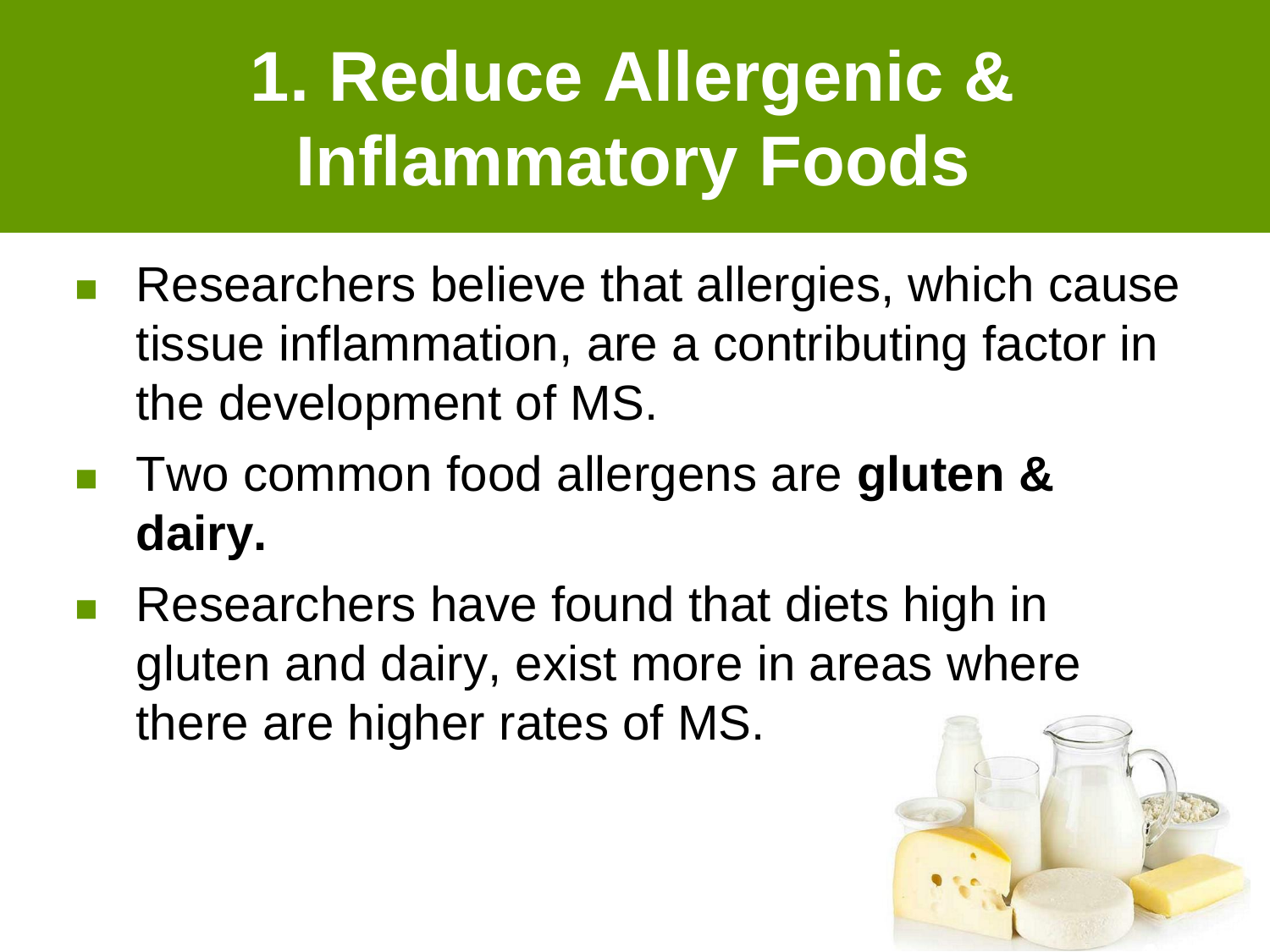#### **What is Gluten?**

- Gluten is the protein found in wheat, rye and barley has a similar amino acid sequence to immune cells and can cause an allergic response.
- Gluten is often difficult for people to digest which puts unnecessary stress on the digestive system.

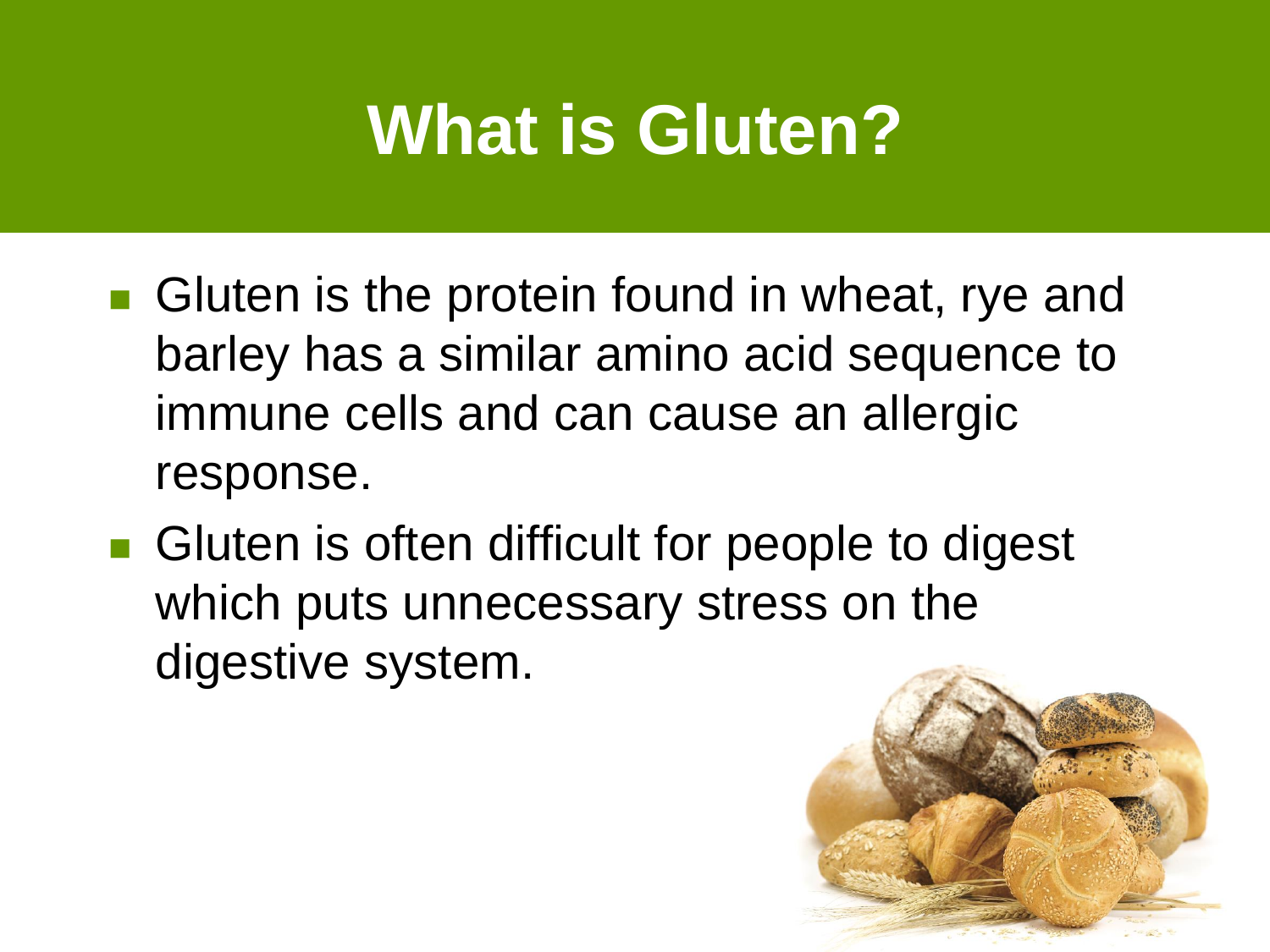#### **Foods that Contain Gluten**

#### **Gluten is typically found in:**

- Flour
- Bread
- Pasta
- Crackers
- Chips
- **Processed foods.**

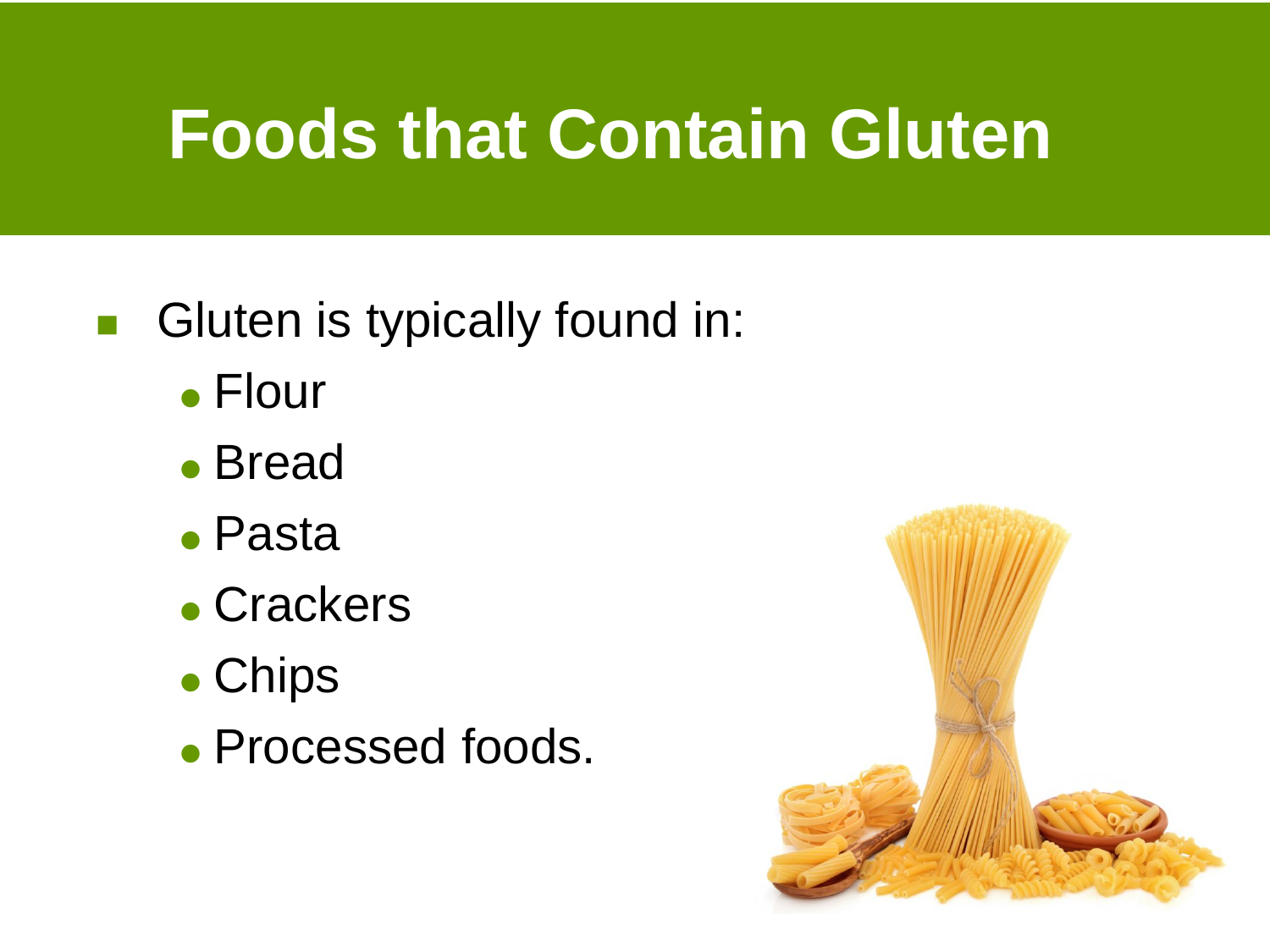### **Gluten-Free Alternatives**

#### **GF Flour Options:**

• Almond flour, quinoa flour, coconut flour, chickpea flour

#### **GF Pasta Options:**

Quinoa pasta, legume-based pasta & brown rice pasta

#### **GF Bread Options:**

 Chia-seed bread, flaxseed bread & brown rice bread.

#### **GF Cracker Options:**

 Mary's GF crackers, flax crackers & rice crackers

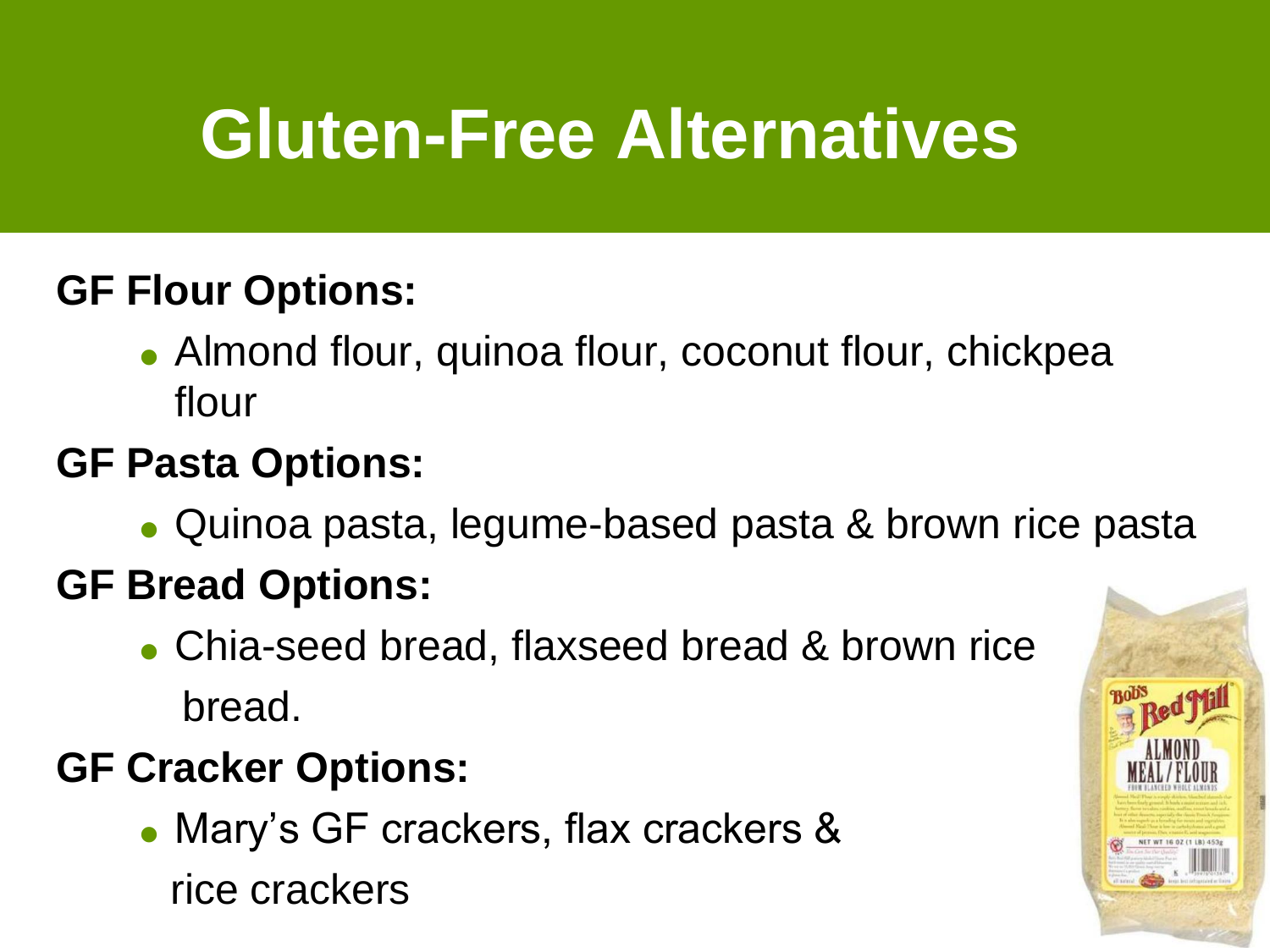#### **Inflammatory Foods**

- Chronic inflammation causes the myelin sheath to break apart (demyelination) and this leads to patchy areas that become thick and hard (sclerotic).
- These sclerotic areas cause nerve impulses to become impaired and therefore affect one's ability to function.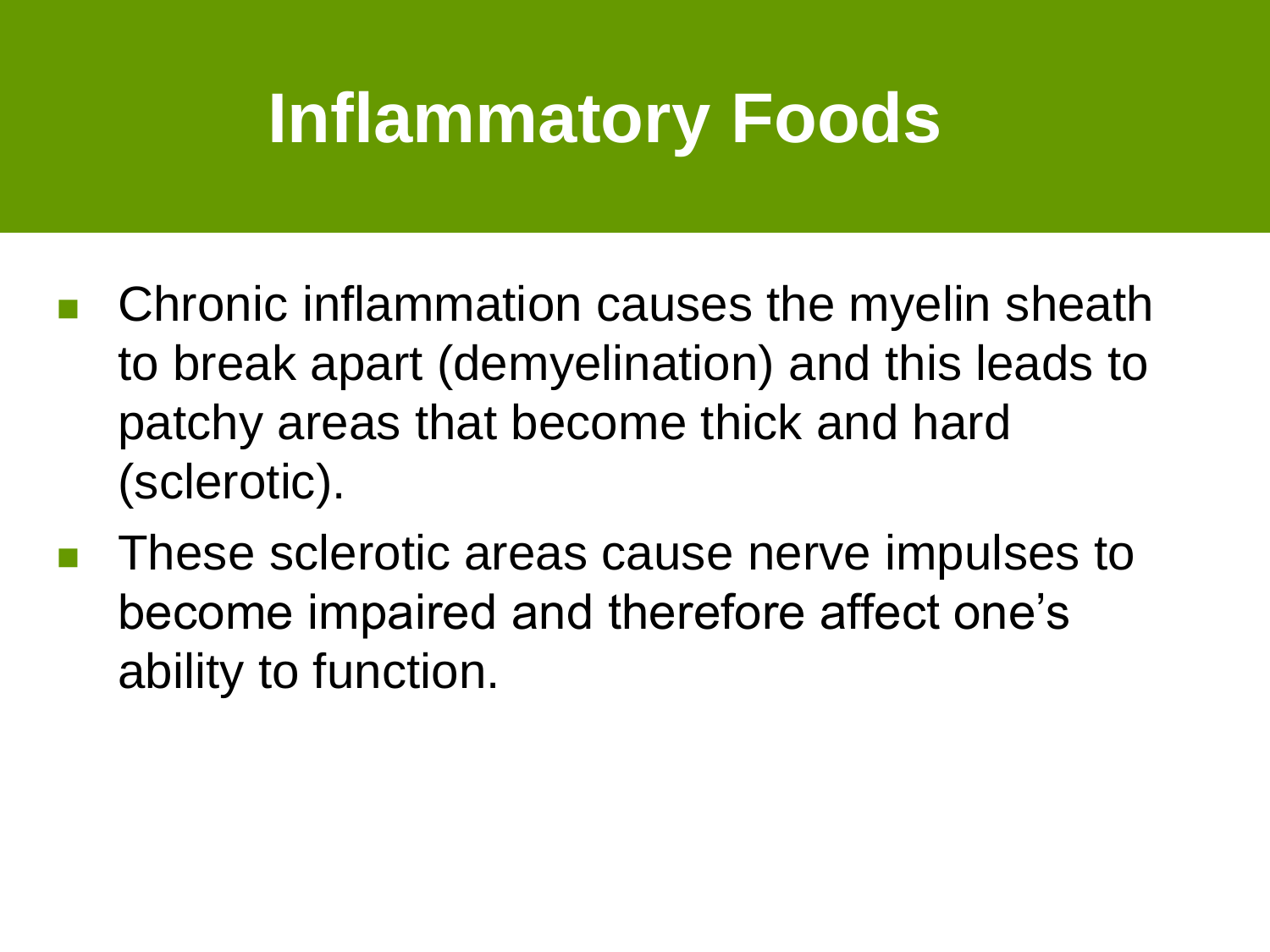## **Foods that Lead to Inflammation**

- Excessive consumptions of carbohydrates and sugars, e.g. pasta, bread, rice, pop, cookies and pastries can lead to chronic inflammation.
- Other foods that lead to inflammation include: trans fats, artificial sweeteners, and nightshade vegetables (e.g. potatoes).

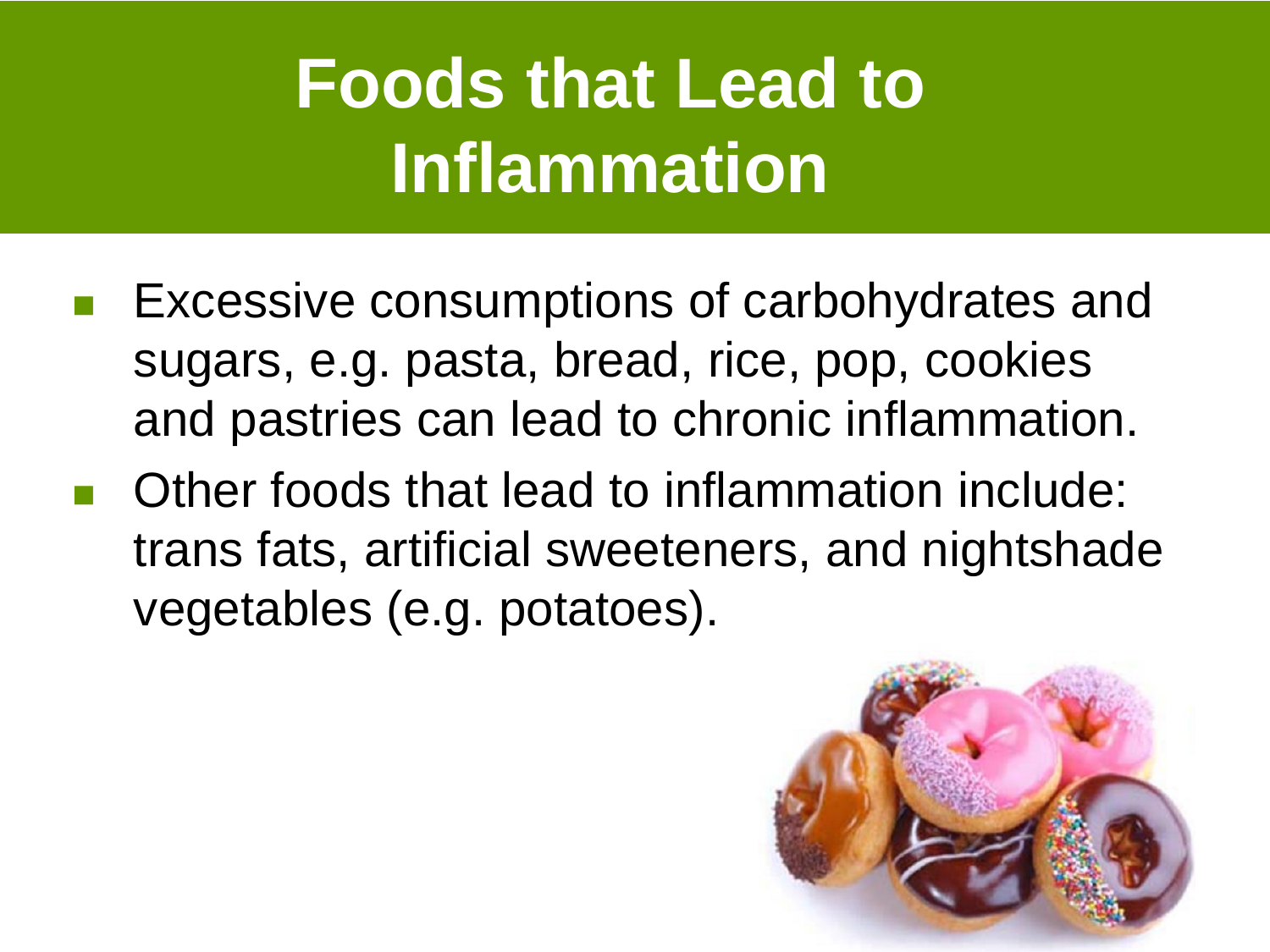# **Foods that Can Help Reduce Inflammation**

- There are foods that act as natural antiinflammatories & can help reduce inflammation.
- Anti-inflammatory foods include:
	- Turmeric
	- Garlic
	- Ginger
	- Dark leafy greens
	- **Fish**
	- Pineapple

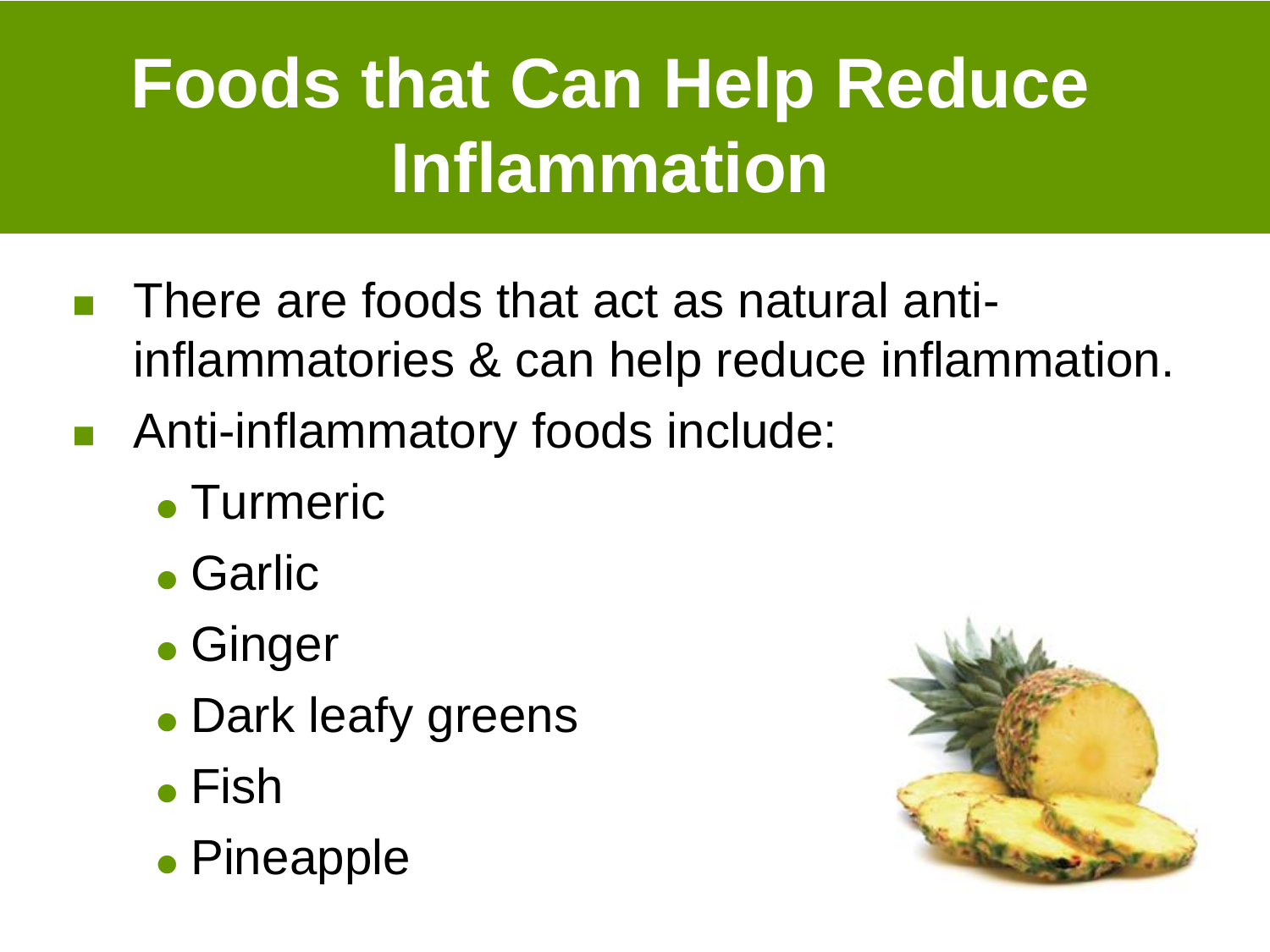#### **2. Increase Essential Fatty Acids**

- Low consumption of Omega 3 and Omega 6 are thought to be a significant contributing factor in the development of MS.
- Deficiencies in Omega 3, DHA & EPA have been connected with impaired myelin formation, increased inflammation and increased platelet stickiness.
- Eating essential fatty acids (EFA) foods can help people with MS by reducing inflammation and supporting the nervous system.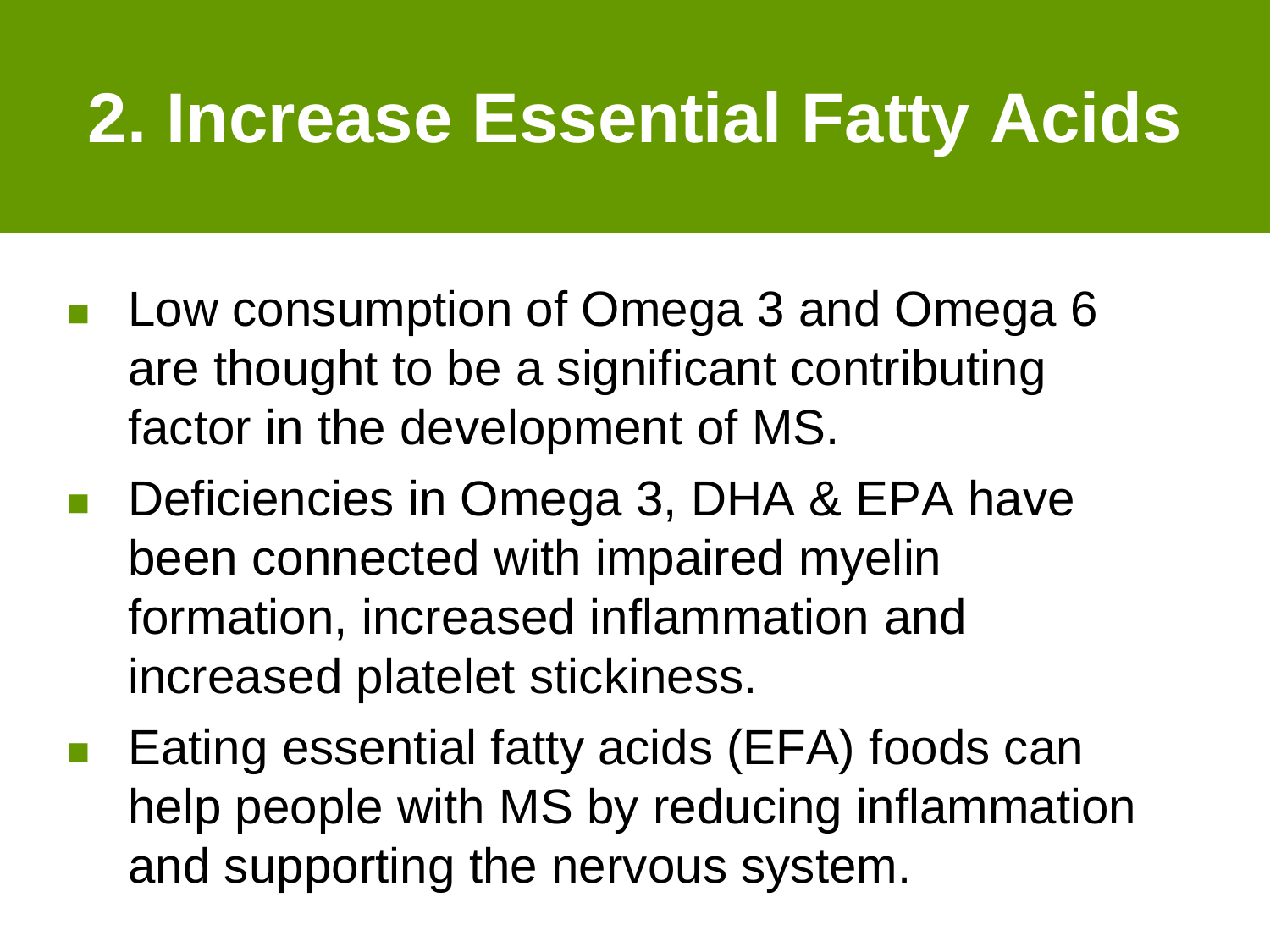## **Healthy Fats to Eat:**

- **B** Salmon
- **Sardines**
- **Mackerel**
- **Herring**
- Chia seeds
- **Flax seeds**
- **Nuts and seeds**

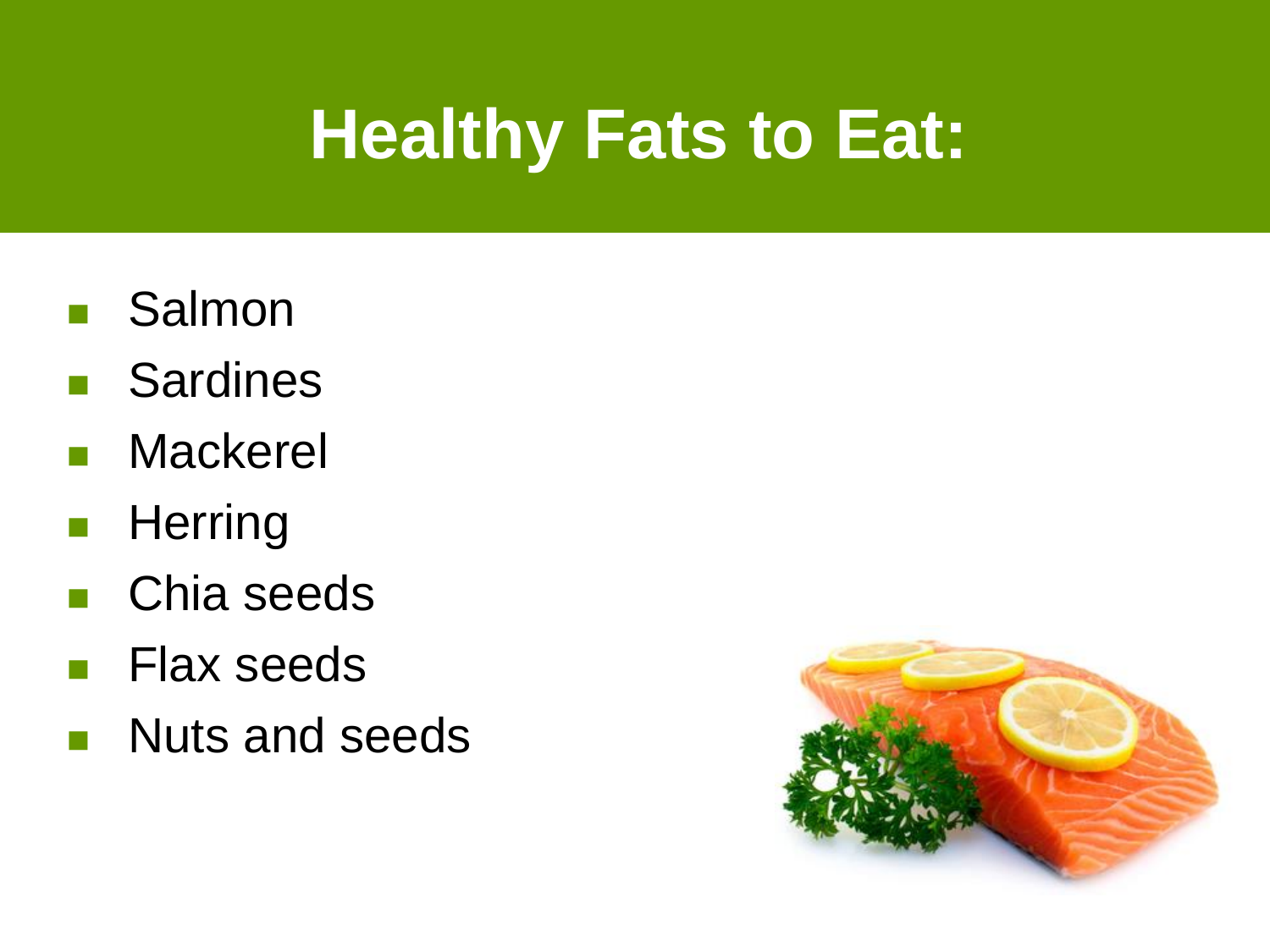## **3. Increase Vitamin B Foods**

- **Low levels of B vitamins can contribute to** demyelination.
- B Vitamins are also required for proper energy production, which can help with **fatigue** associated with MS.
- Especially vitamin B1, B9 and B12

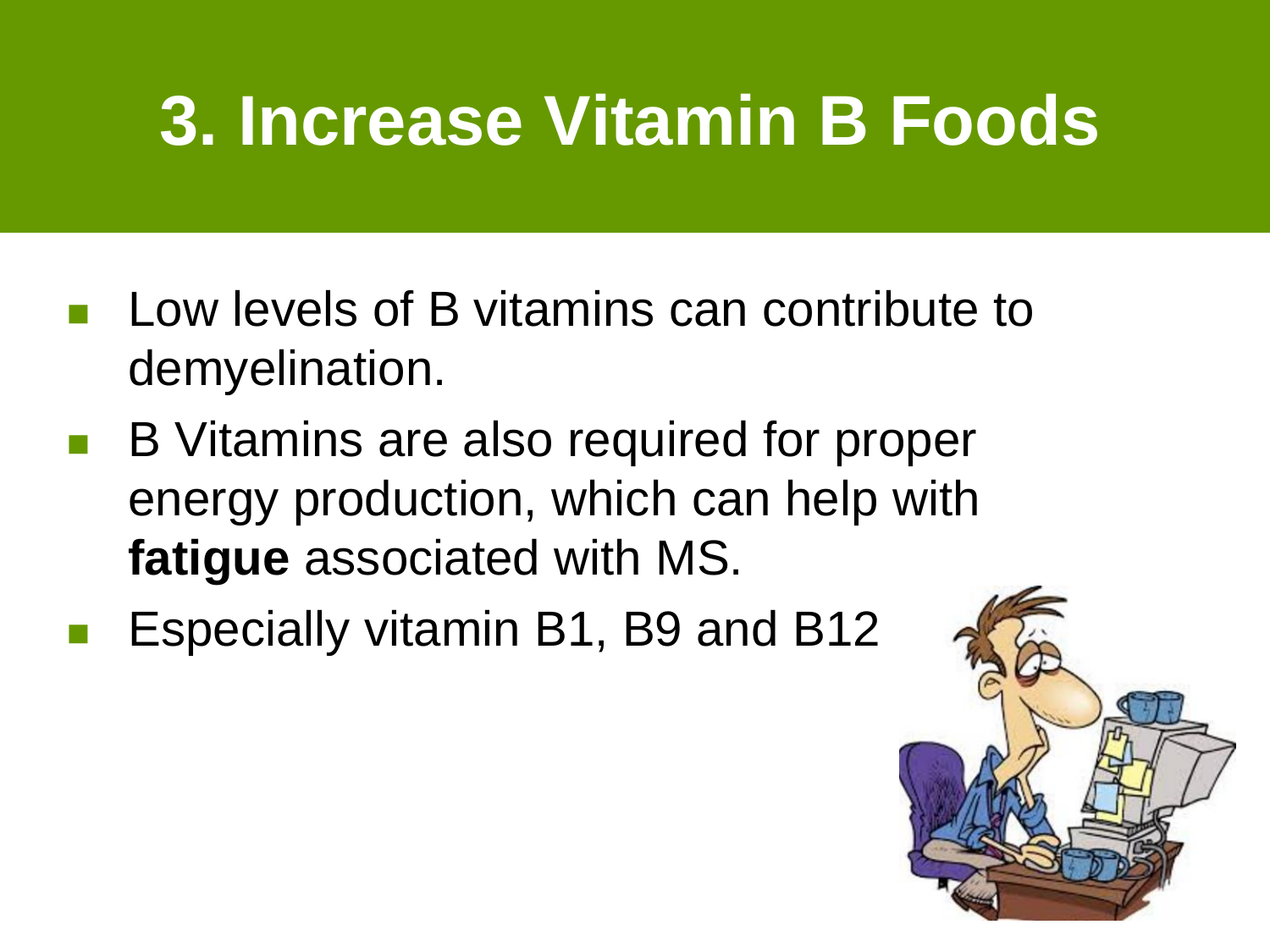### **Vitamin B Foods to Eat:**

- **n** Chicken
- **Nuts and seeds**
- **Nushrooms**
- **Asparagus**
- **Avocados**
- **Green peas**
- **Spinach**

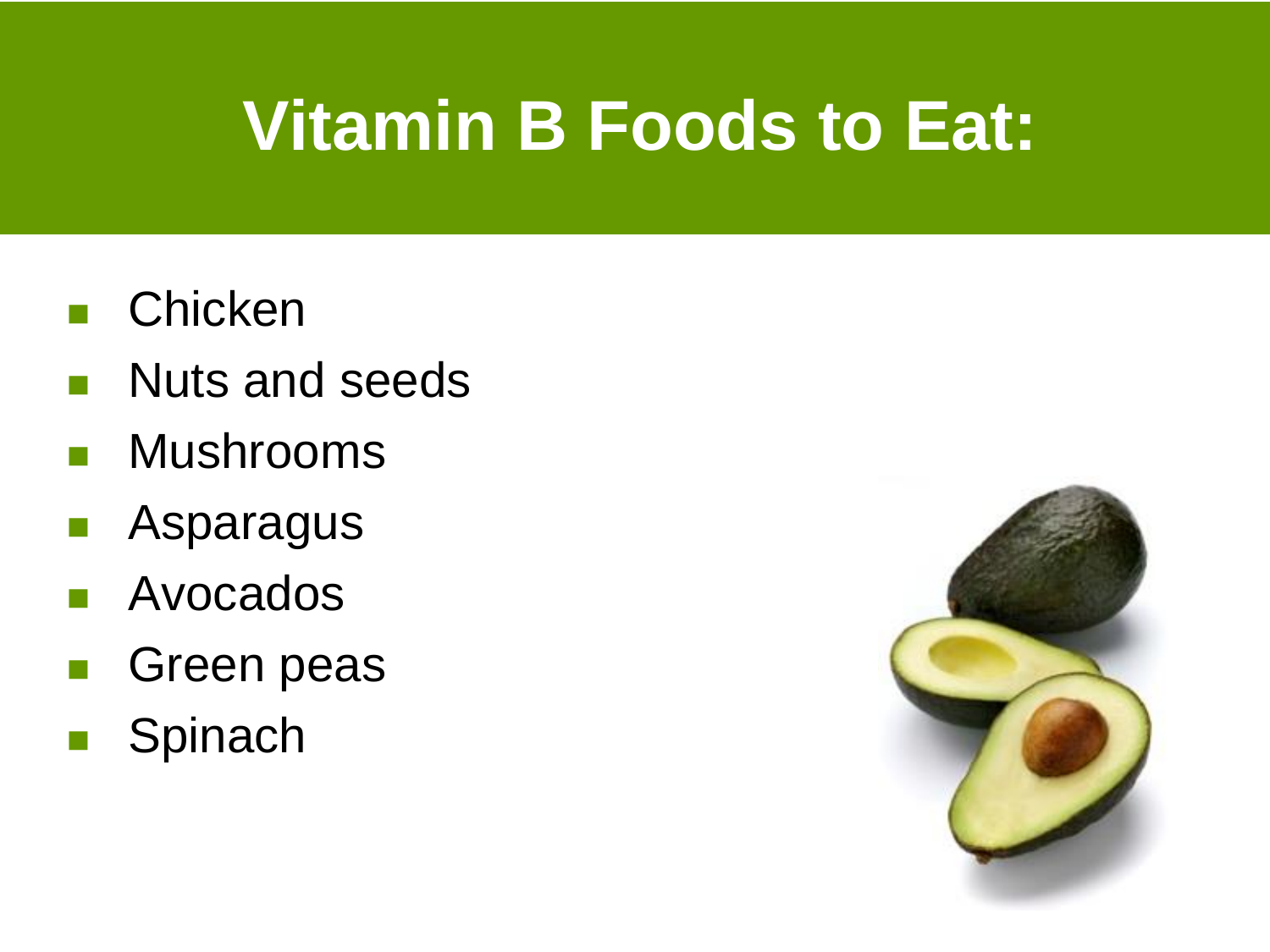#### **4. Increase Antioxidants**

- Antioxidants are a precursor for Glutathione Peroxidase (GSH-Px), which protects cells from free radical damage.
- There is some evidence that low GSH-Px levels may make the myelin sheath more susceptible to damage
- **Vitamin A, C, & E, as well as the mineral selenium** are powerful antioxidants that help neutralize free radical damage and can help prevent myelin sheath damage.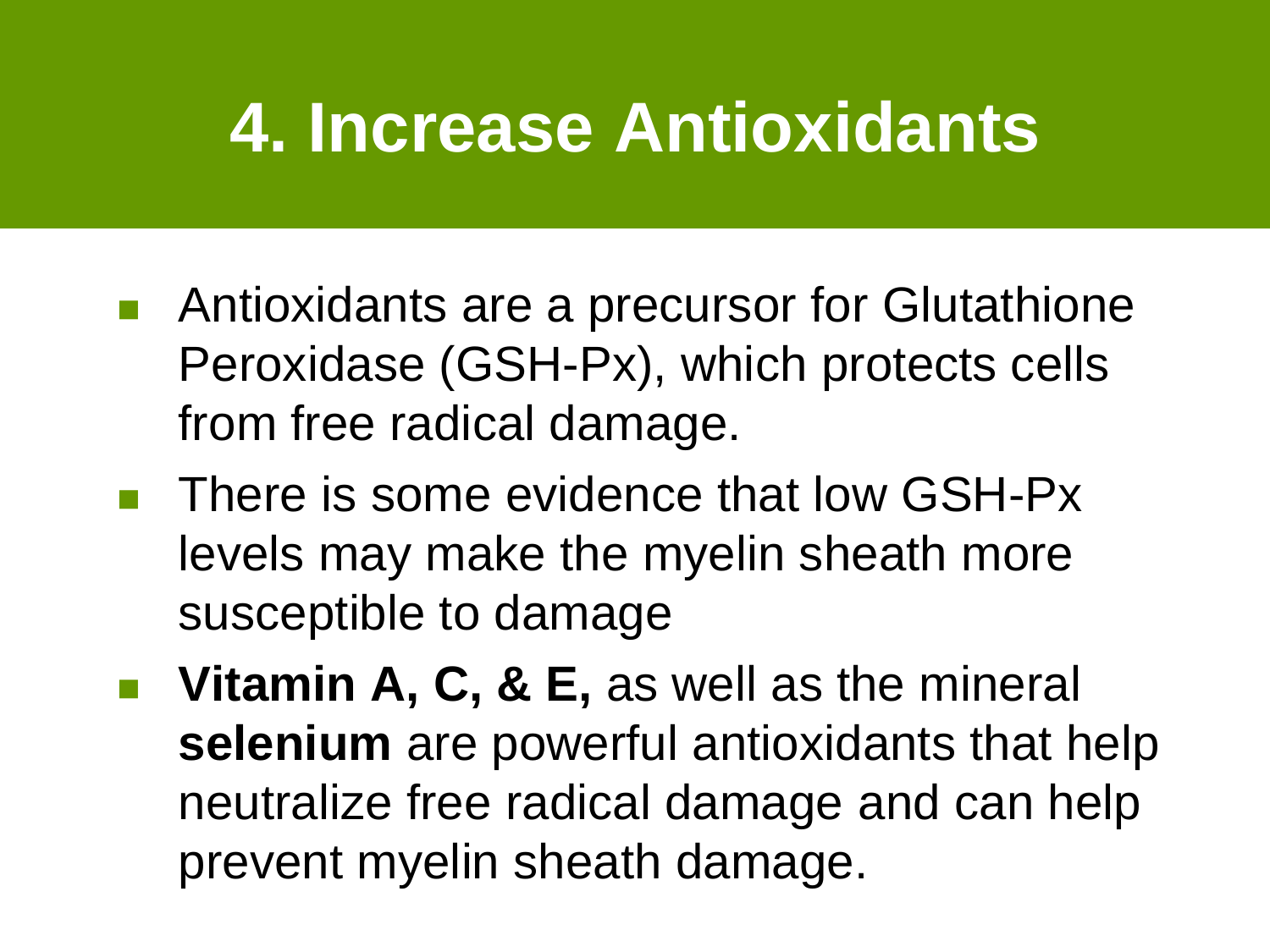## **Antioxidant Rich Foods**

- **Berries**
- Sweet potato
- Papaya
- **Spinach**
- **Cilantro**
- **Kale**
- **Red peppers**
- **Sunflower seeds**
- Brazil nuts

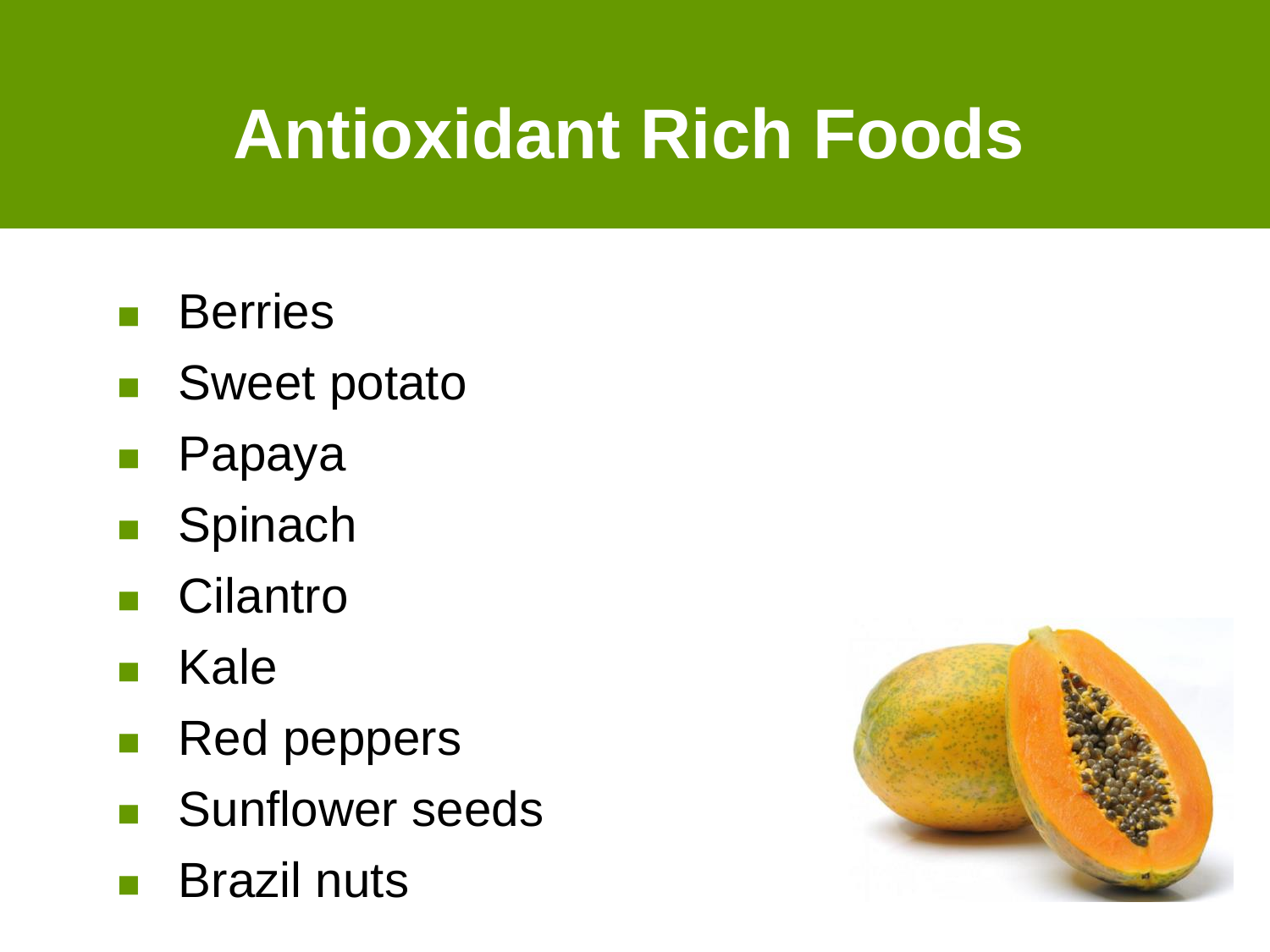### **5. Increase Vitamin D Foods**

- Low levels of Vitamin D have been linked to relapse attacks in MS.
- Studies have also found high levels of Vitamin D have been shown to decrease immune-cellmediated inflammation and prevent MS-like lesions.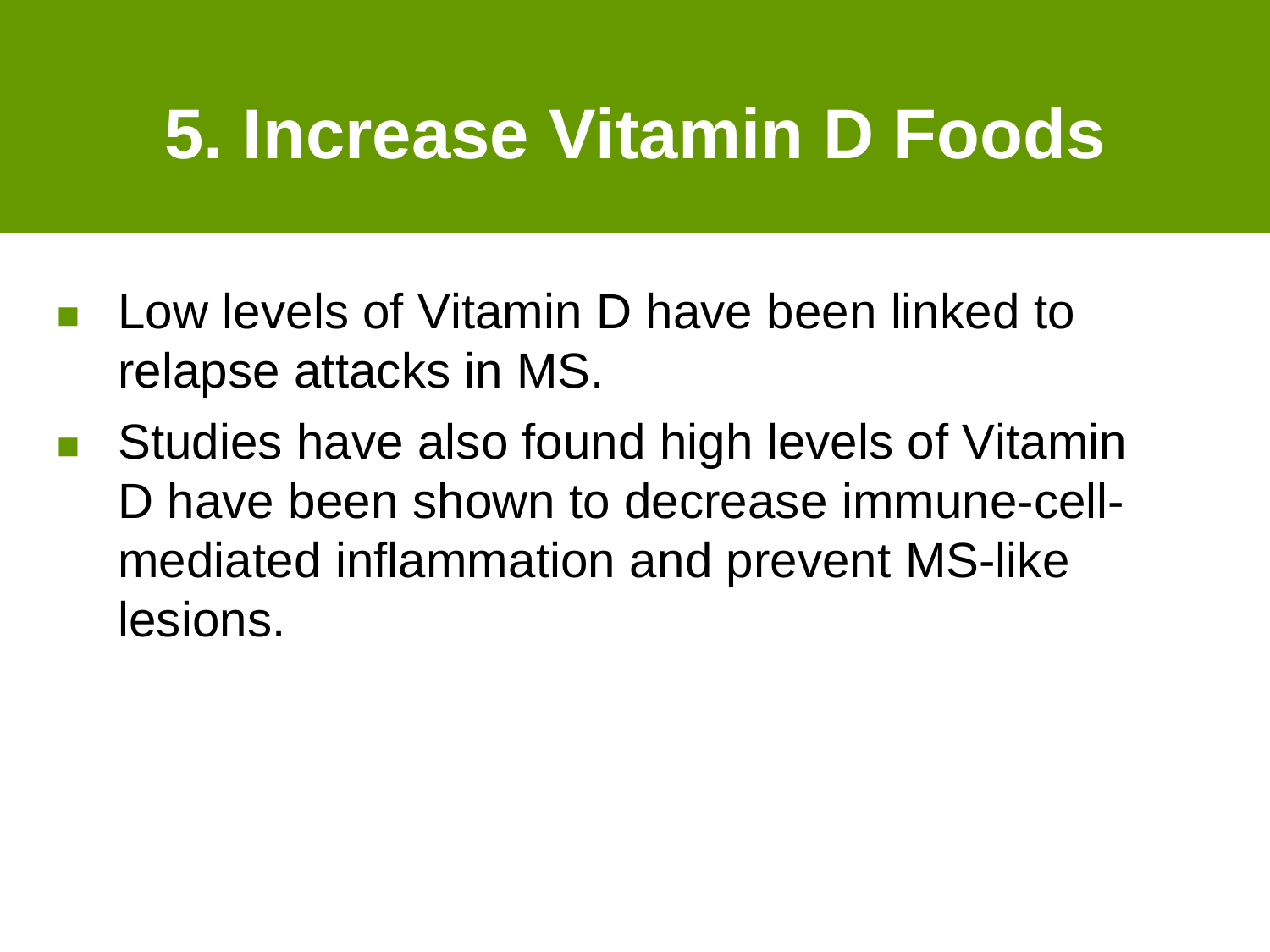## **Vitamin D Foods to Eat:**

- **Salmon**
- **Sardines**
- $\blacksquare$  Eggs
- **Mushrooms**
- Soy
- **Dark Leafy Greens**

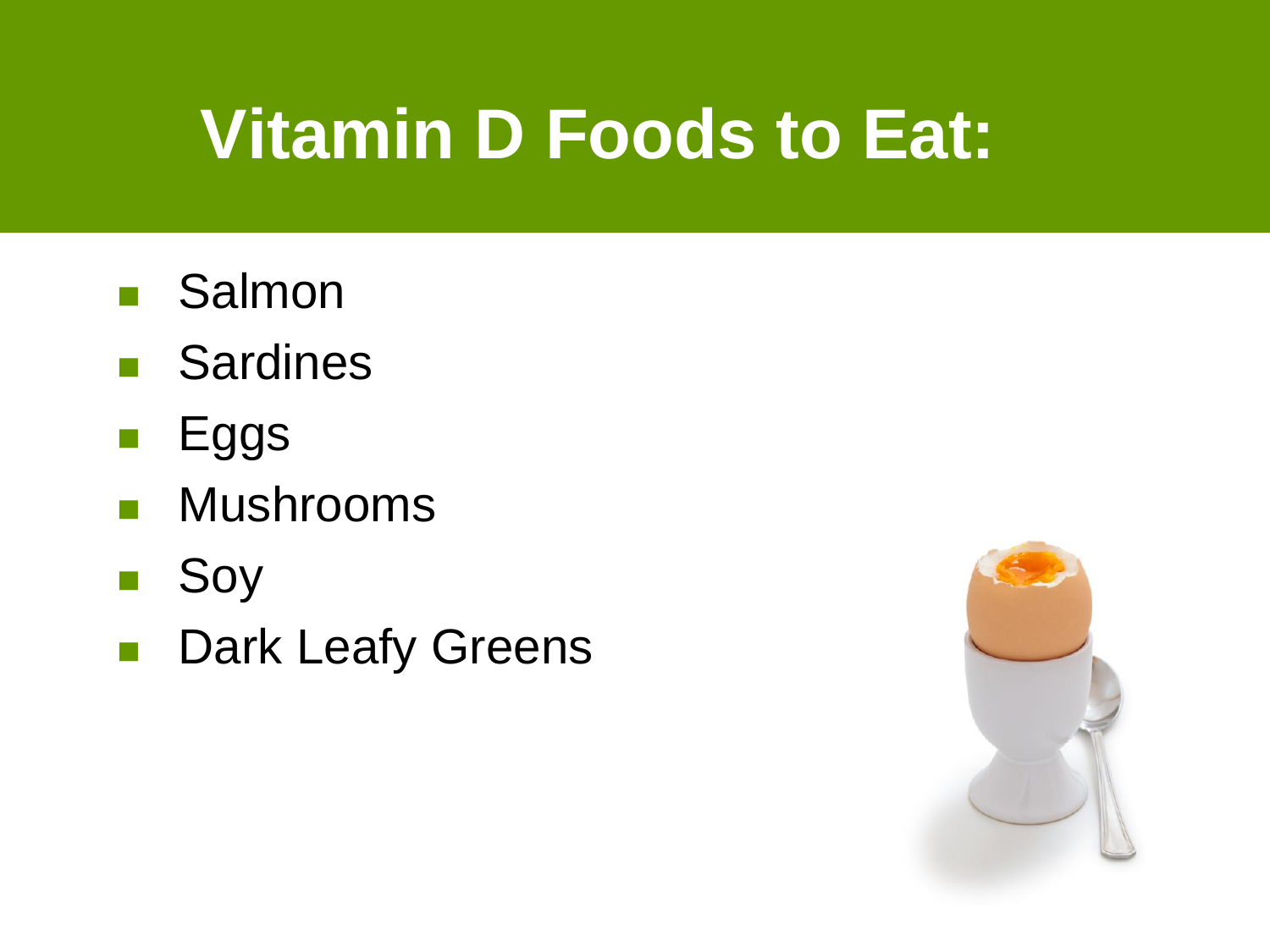# **Recipes for MS**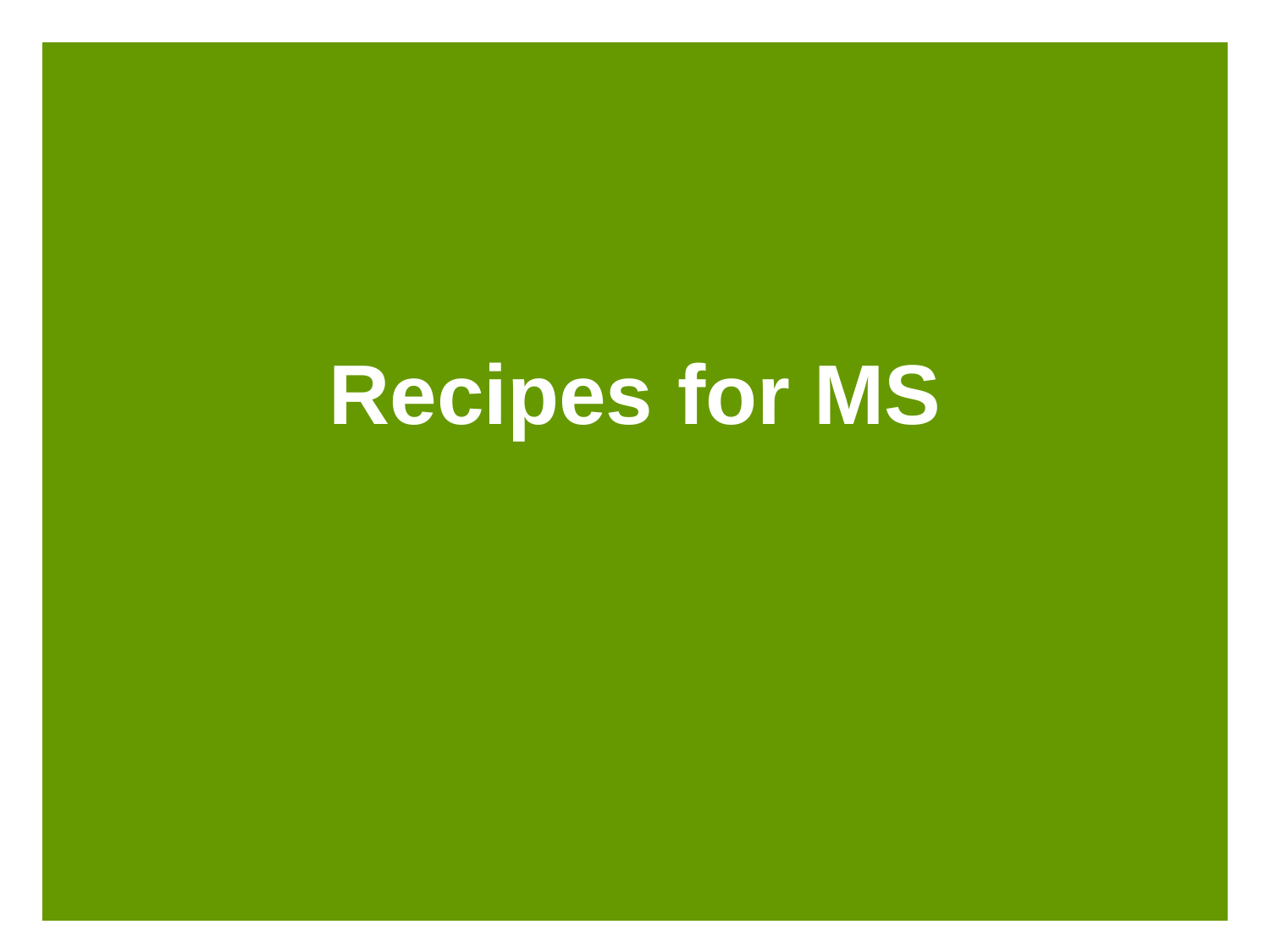#### **Avocado Pasta Salad**

#### **Main Ingredients:**

- Chickpea Pasta
- Cherry tomatoes
- Avocado
- Green onion
- **n** Cilantro
- **Lime juice**
- Cumin

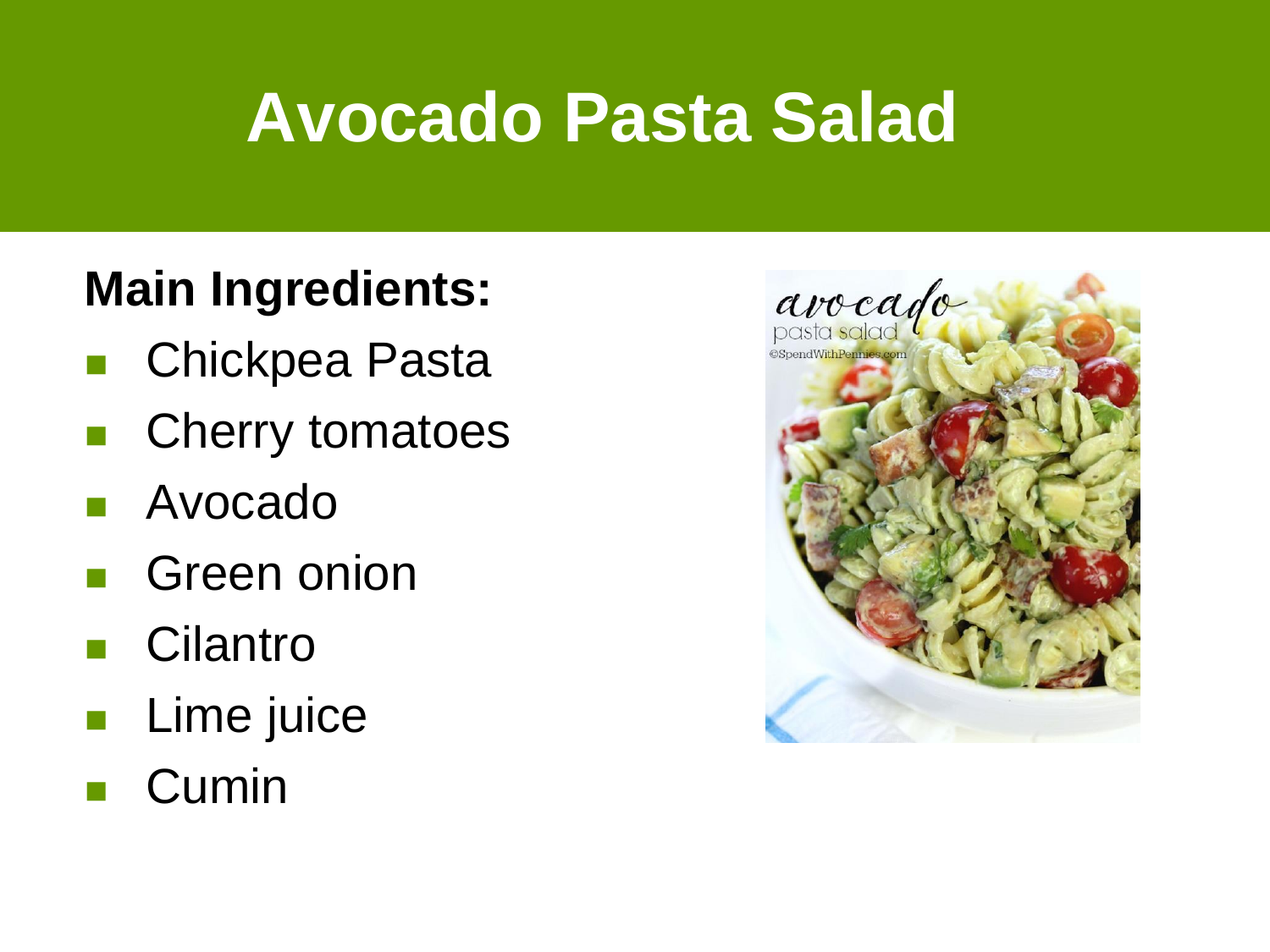### **Quinoa Tabbouleh Salad**

#### **Main Ingredients**

- **Quinoa**
- Kale
- **Cucumber**
- **Tomatoes**
- **Onion**
- Parsley
- **Garlic**
- Mint